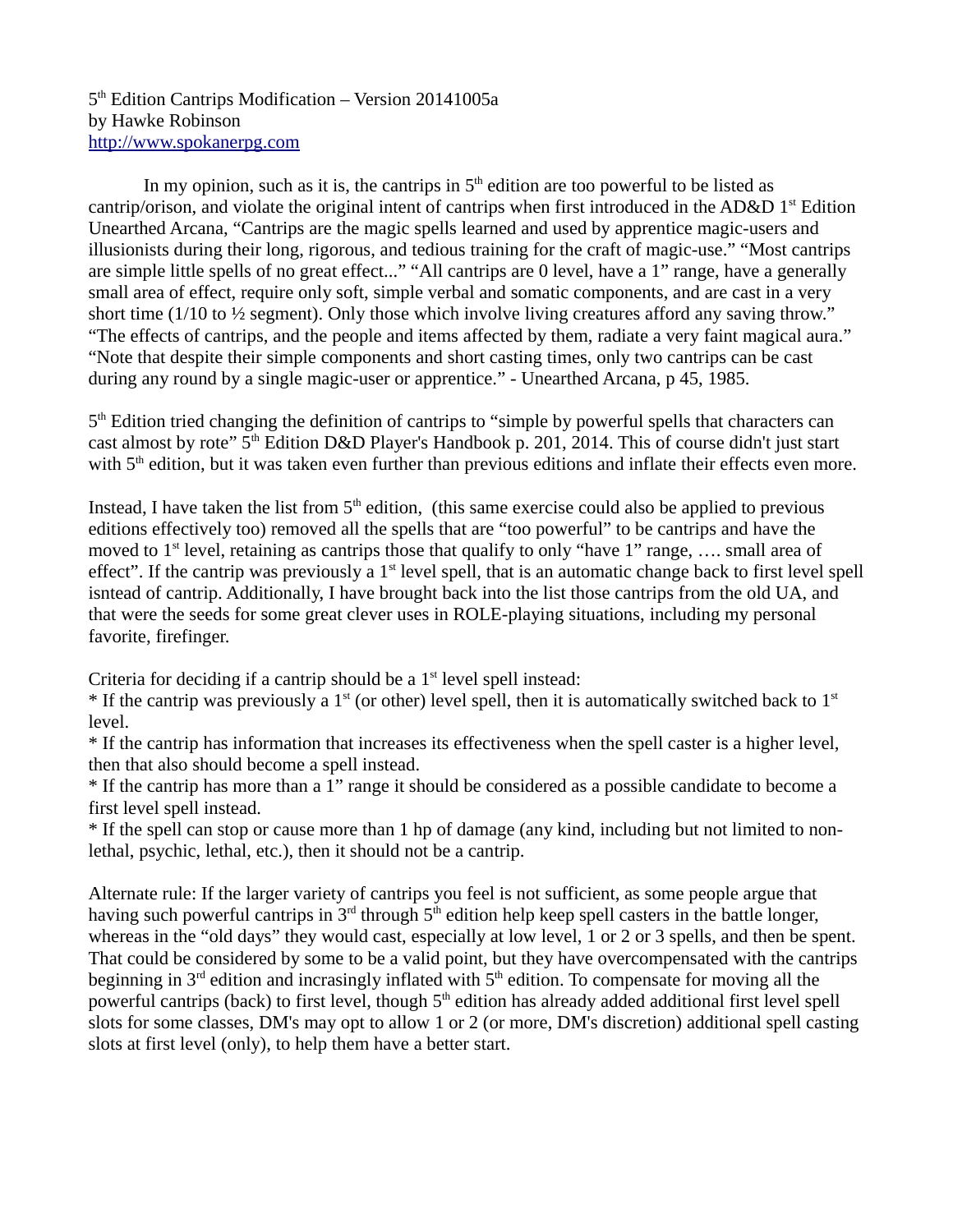# **Cantrips Lists**

With notes whether to keep as cantrip or move to  $1<sup>st</sup>$  level instead:

If no mark in front, then it is a cantrip as per the  $5<sup>th</sup>$  edition rules.

 $\rightarrow$  An  $\rightarrow$  (arrow) indicates this cantrip should be treated as a 1<sup>st</sup> level spell (many/most of them *were* first level spells in previous versions of D&D), rather than as a cantrip.

 $\pm$  If there is a  $\pm$  (plus/minus) sign, this is a cantrip from other sources (such as AD&D 1<sup>st</sup> Edition Unearthed Arcana) and can be optionally added (or not) depending on DM preferences.

<sup>2</sup> A numerical super script indicates a footnote number indicates some note for that spell that is recommended to be different than the default as listed in the  $5<sup>th</sup>$  Edition Player's Handbook.

? A ? (question mark) indicates I am not fully decided on this spell, for not treat as cantrip, but might be modified in the future pending play testing and feedback from others.

- <sup>1</sup> Source is Unearthed Arcana.
- ³ Source is D&D 3.5 Player's Handbook.

 $3<sub>b</sub>$ Source is D&D 3.5 Spell Compendium

## **Alphabetical Cantrips List (5th Edition Only)**

- $\rightarrow$  Acid Splash
- → Blade Ward
- $\rightarrow$  Chill Touch
- $\rightarrow$  Dancing Lights
- ? Druidcraft
- $\rightarrow$  Eldritch Blast
- $\rightarrow$  Fire Bolt
- $\rightarrow$  Friends
- ? Guidance
- $\rightarrow$  Light
- Mage Hand
- $\rightarrow$  Mending
- ? Message
- $\rightarrow$  Minor Illusion
- → Poison Spray
- $\rightarrow$  Produce Flame
- Prestidigitation
- $\rightarrow$  Ray of Frost
- ? Resistance
- $\rightarrow$  Sacred Flame
- $\rightarrow$  Shocking Grasp
- Spare the Dying
- $\rightarrow$  Shillelagh
- ? Thaumaturgy
- ? True Strike
- $\rightarrow$  Vicious Mockery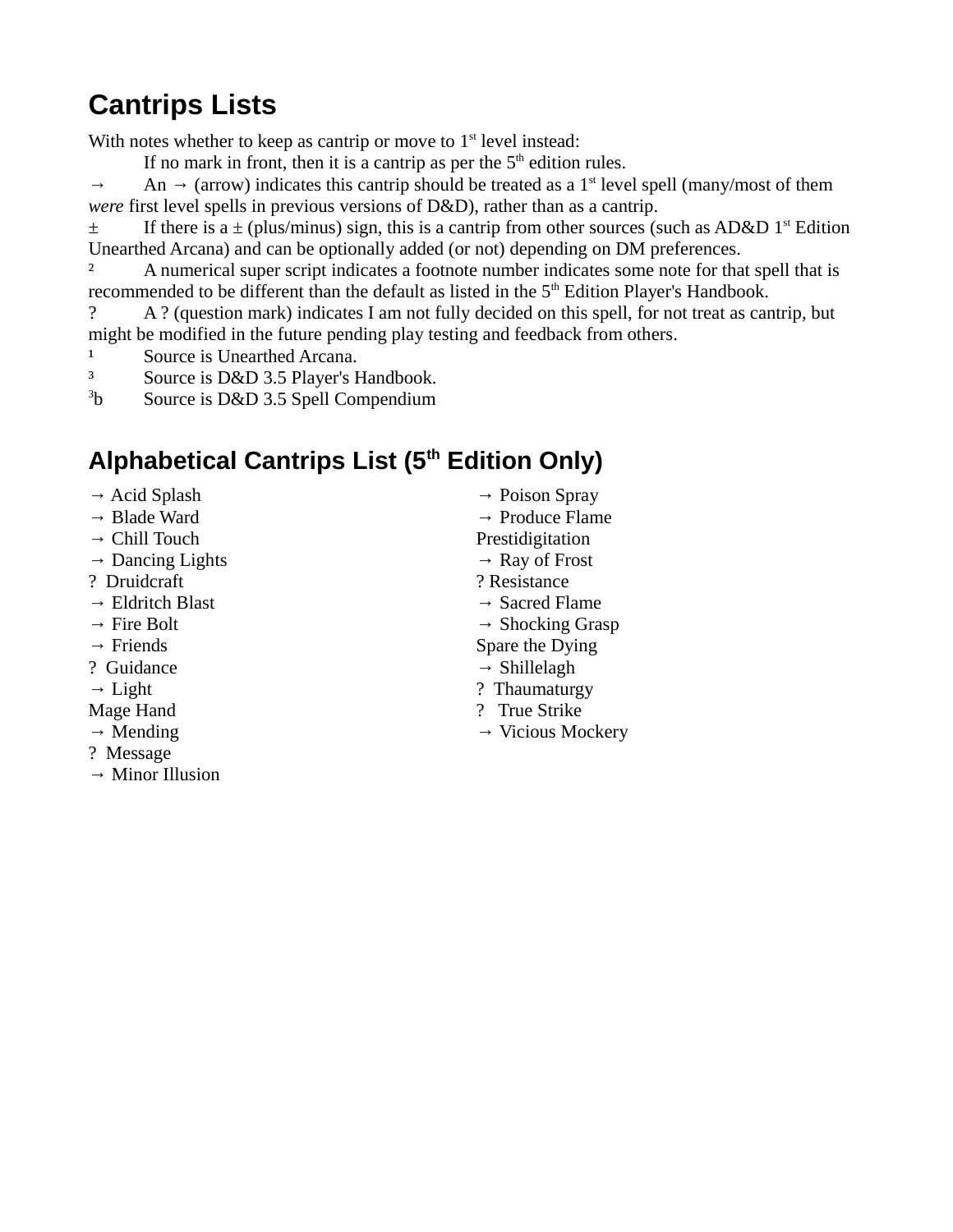### **Alphabetical Cantrips List (Complete)**

( $5<sup>th</sup>$  Edition plus Unearth Arcana  $1<sup>st</sup>$  Edition and others)

| $\rightarrow$       | Acid Splash                      |
|---------------------|----------------------------------|
| $+3b$               | Amanuensis                       |
| $\pm$ <sup>1</sup>  | <b>Bee</b>                       |
| $\pm$ <sup>1</sup>  | <b>Belch</b>                     |
| $\rightarrow$       | <b>Blade Wrd</b>                 |
| $\pm$ <sup>1</sup>  | Blink                            |
| $\pm$ <sup>1</sup>  | <b>Bluelight</b>                 |
| $\pm$ <sup>1</sup>  | <b>Bug</b>                       |
| $\pm$ <sup>1</sup>  | Change                           |
| $\pm$ <sup>1</sup>  | Chill                            |
| $\rightarrow$       | Chill Touch                      |
| $\pm$ <sup>1</sup>  | Clean                            |
| $+1$                | Color                            |
| $\pm$ <sup>1</sup>  | Colored Lights<br>Cough<br>Creak |
| $\pm$ <sup>1</sup>  |                                  |
| $\pm$ <sup>1</sup>  |                                  |
| $\pm$ <sup>1</sup>  | Curdle                           |
| $+1$                | Dampen                           |
| $\rightarrow$       | Dancing Lights                   |
| $\pm$ <sup>3b</sup> | Dawn                             |
| $\pm$ <sup>1</sup>  | Dim                              |
| $\pm$ <sup>1</sup>  | Dirty                            |
| $\pm$ <sup>1</sup>  | Distract                         |
| $\mathbf{S}$        | Druidcraft                       |
| $\pm$ <sup>1</sup>  | Dry                              |
| $\pm$ <sup>1</sup>  | Dust                             |
| $\pm$ <sup>1</sup>  | Dusty                            |
| $\rightarrow$       | <b>Eldritch Blast</b>            |
| $+1$                | Exterminate                      |
| $\rightarrow$       | Fire Bolt                        |
| $\pm$ <sup>1</sup>  | Firefinger                       |
| $\pm$ <sup>1</sup>  | Flavor                           |
| $\pm$ <sup>1</sup>  | Footfall                         |
| $\rightarrow$       | Friends                          |
| $\pm$ <sup>1</sup>  | Freshen                          |
| $\pm$ <sup>1</sup>  | Gather                           |
|                     |                                  |

± 3 b Ghost Harp

 $\pm$ <sup>3</sup> Ghost Sound  $\pm$ <sup>1</sup> Giggle  $\pm$ <sup>1</sup> Gnats  $\pm$ <sup>1</sup> Groan ? Guidance  $\pm$ <sup>1</sup> Hairy  $\pm$ <sup>1</sup> Haze  $\pm$ <sup>1</sup> Hide  $+1$  Knot ±³ Know Direction  $\rightarrow$  Light Mage Hand  $+1$  Mask  $\rightarrow$  Mending ? Message ± 3b Minor Disguise  $\rightarrow$  Minor Illusion  $\pm$ <sup>1</sup> Mirage  $\pm^1$  Moan  $\pm$ <sup>1</sup> Mouse  $\pm$ <sup>1</sup> Mute  $\pm^1$  Nod  $\pm$ <sup>1</sup> Noise  $\pm$ <sup>1</sup> Palm  $\rightarrow$  Poison Spray  $\pm$ <sup>1</sup> Polish  $\rightarrow$  Produce Flame  $\pm$ <sup>1</sup> Present Prestidigitation  $\pm$ <sup>1</sup> Rainbow  $\pm$ <sup>1</sup> Ravel  $\pm$ <sup>1</sup> Rattle  $\rightarrow$  Ray of Frost ? Resistance

- $\rightarrow$  Sacred Flame
- $\pm$ <sup>1</sup> Salt
- $\pm$ <sup>1</sup> Scratch

 $\pm$ <sup>1</sup> Shine  $\rightarrow$  Shocking Grasp  $\pm$ <sup>1</sup> Smokepuff  $\pm$ <sup>1</sup> Sneeze  $\pm$ <sup>1</sup> Sour Spare the Dying  $\pm$ <sup>1</sup> Spice  $\pm$ <sup>1</sup> Spider  $\pm$ <sup>1</sup> Spill  $\pm$ <sup>1</sup> Sprout  $\rightarrow$  Shillelagh ± 3b Silent Portal ± 3b Sonic Snap ± 3b Stick  $\pm$ <sup>1</sup> Stitch  $\pm$ <sup>1</sup> Sweeten  $\pm$ <sup>1</sup> Tangle  $\pm^1$  Tap  $\pm$ <sup>1</sup> Tarnish ? Thaumaturgy  $\pm$ <sup>1</sup> Thump  $\pm$ <sup>1</sup> Tie ? True Strike  $\pm$ <sup>1</sup> Tweak  $\pm$ <sup>1</sup> Twitch  $±<sup>1</sup>$  Two-D'lusion  $\pm$ <sup>1</sup> Unlock  $\pm$ <sup>1</sup> Untie → Vicious Mockery  $\pm$ <sup>1</sup> Warm  $\pm$ <sup>1</sup> Whistle

- 
- $\pm$ <sup>1</sup> Wilt
- $\pm$ <sup>1</sup> Wink
- $\pm$ <sup>1</sup> Wrap
	- $\pm$ <sup>1</sup> Yawn